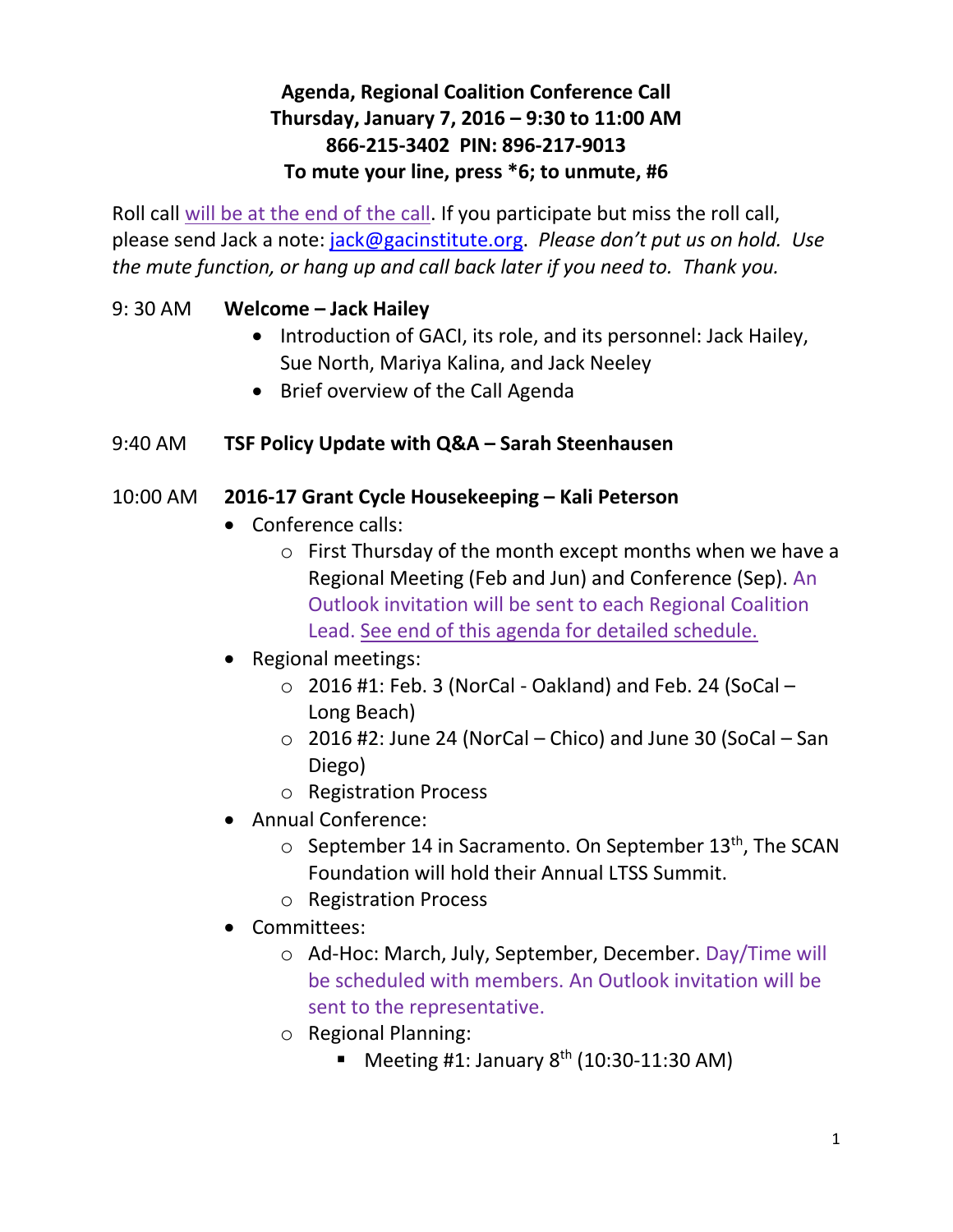- Meeting #2: March, April, May. Day/Time will be scheduled with members. An Outlook invitation will be sent to the representative.
- o Conference Planning:
	- May, June, July, and August. Day/Time will be scheduled with members. An Outlook invitation will be sent to the representative.
- Contact list:
	- o In process; TSF Intern, Craig Terasawa, aiming to update by the end of January
- Profile document:
	- o In process; TSF Intern, Craig Terasawa, aiming to update by the end of January
- The Google Group listserve: [ca-regional](mailto:ca-regional-coalitions@googlegroups.com)[coalitions@googlegroups.com](mailto:ca-regional-coalitions@googlegroups.com)
- TSF Grant Management: Contracts being finalized; Orientations being scheduled.
	- o Part A Only and Part A+B grantee reporting schedules.

#### 10:15 AM **Brief Introductions by Coalition:**

- Coalition name
- Region covered
- Primary focus or one thing on your 2016 agenda

Order of Presentations:

- Aging and Disability Coalition of Lake and Mendocino Counties
- Aging Services Collaborative: Santa Clara County
- Bay Area Senior Health Policy Coalition
- Central Coast LTSS Coalition
- Central Valley LTSS Coalition
- Community Living Council: Nevada County and beyond
- Contra Costa County Advisory Council on Aging
- Diversability Advocacy Network
- Independent Living Coalition of Kern County
- Inland Empire LTSS Coalition
- Los Angeles Aging Advocacy Coalition
- Monterey Bay Aging and Disability Resource Coalition
- New Beginning Coalition San Mateo County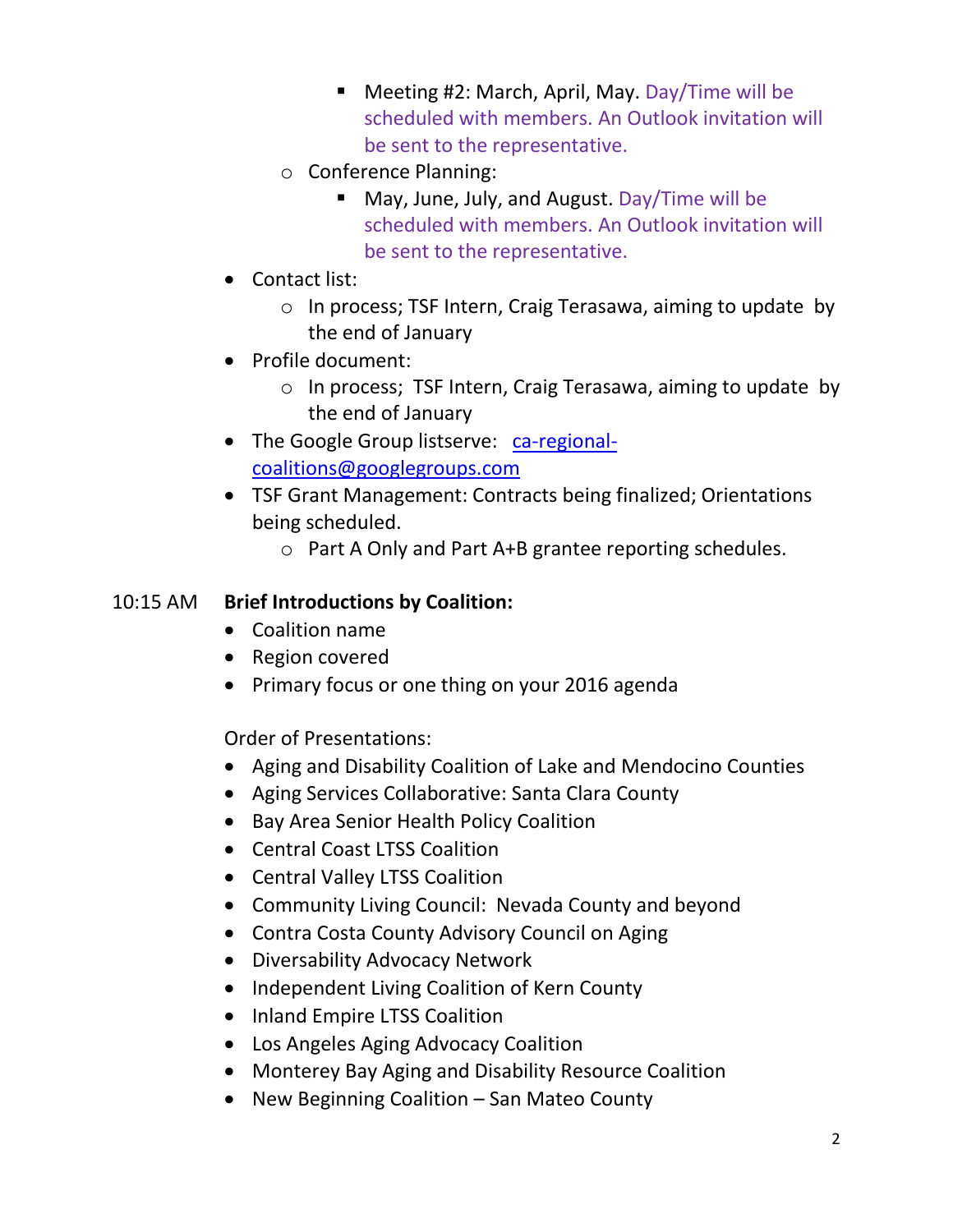- Orange County Aging Services Collaborative
- Placer County Aging and Resource Disability Coalition
- San Diego LTC Integration Project
- San Francisco LTC Coordinating Council
- Senior Coalition of Stanislaus County
- Senior Services Coalition of Alameda County
- Ventura County Hospital to Home Alliance
- Yolo Health Aging Alliance

# 10:45 AM **Other Issues and Opportunities – Jack Hailey Accountable Health Communities Model**

CMS will award a total of 44 cooperative agreements ranging from \$1 million (per Track 1 site) to \$4.5 million (per Track 3 site) to successful applicants to implement the Accountable Health Communities model. Applicants will partner with state Medicaid agencies, clinical delivery sites, and community service providers and are responsible for coordinating community efforts to improve linkage between clinical care and community services.

For information, go to: <https://innovation.cms.gov/initiatives/ahcm/> Letter of Intent due Feb. 8

# **California Collaborative Update**

- Informal review of state budget, Friday, Jan 8, 9 a.m. Any and all are invited to call in as state organizations offer initial reflections on the proposed 2016-17 budget. 866-215-3402 PIN: 896-217-9013
- Connection between Collaborative and regional coalitions, plus CCI county coalitions participate in Collaborative discussions

## 11:00 AM **Adjourn**

#### Notes:

The next calls, first Thursdays of the month, from 9:30 to 10:30:

- *March 3, 9:30 a.m.*
- *April 7, 9:30 a.m.*
- *May 5, 9:30 a.m.*